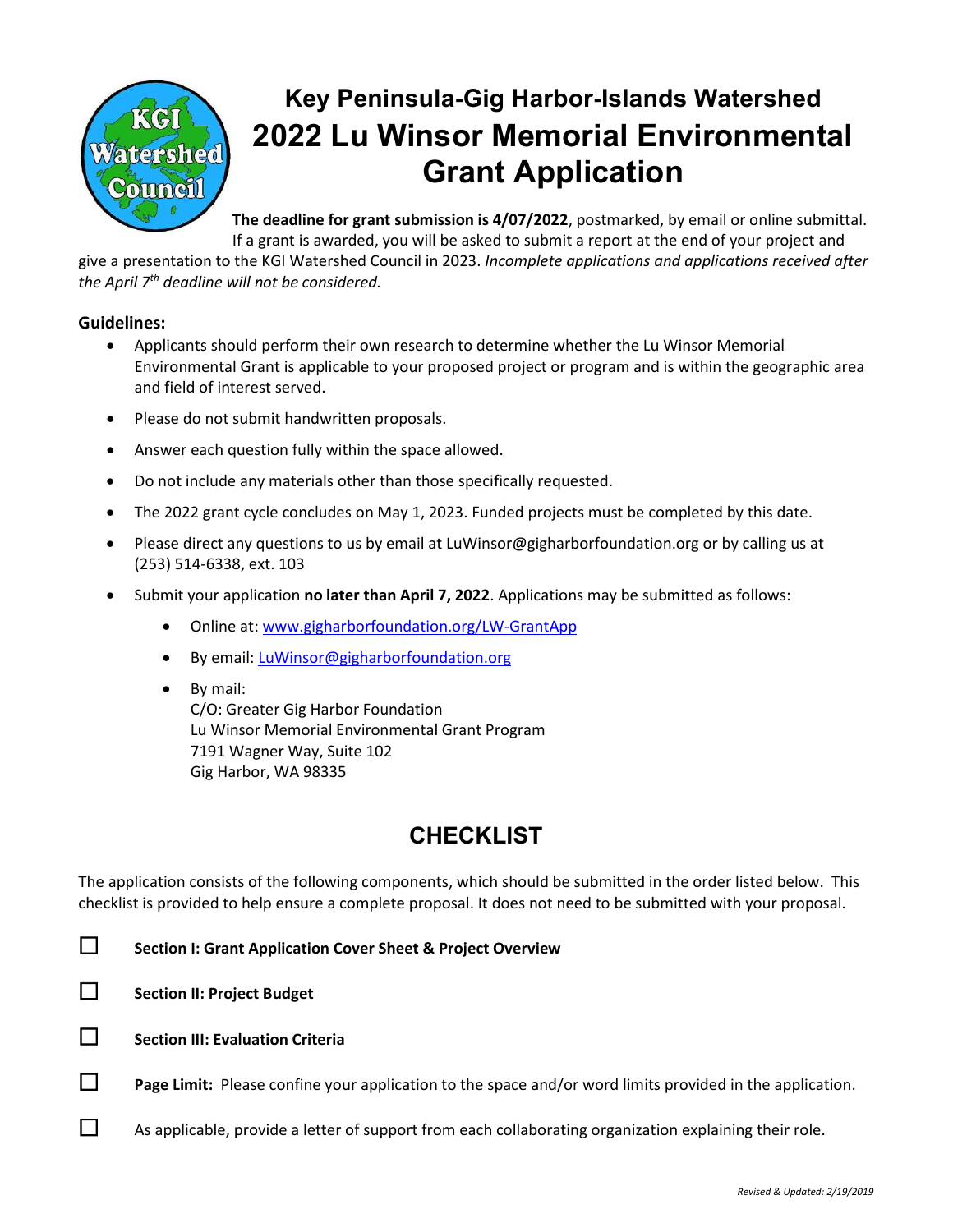# **SECTION I. Grant Application Cover Sheet**

| <b>Applicant Name:</b>                                         |                                                     |                   |  | <b>Application Date</b> |      |  |
|----------------------------------------------------------------|-----------------------------------------------------|-------------------|--|-------------------------|------|--|
| <b>Organization's Name:</b>                                    |                                                     |                   |  | $EIN$ #:                |      |  |
| Address:                                                       |                                                     |                   |  |                         |      |  |
| City:                                                          |                                                     | State:            |  |                         | ZIP: |  |
| Telephone #:                                                   |                                                     | Alt. Telephone #: |  |                         |      |  |
| <b>Email Address:</b>                                          |                                                     | Website:          |  |                         |      |  |
| Main contact for this                                          |                                                     | Phone #:          |  |                         |      |  |
| proposal (if diff. from<br>above):                             | (Include prefix and title, as appropriate.)         | Email address:    |  |                         |      |  |
| IRS designation (e.g.,<br>501(c)(3), 501(c)(9), etc.)          | (Attach a copy of the IRS Letter of Determination.) |                   |  |                         |      |  |
| If not a $501(c)(3)$<br>nonprofit, who is the<br>fiscal agent? |                                                     |                   |  |                         |      |  |

## **Project Overview**

| Project Name:                                                                                                                |                                                                       |  |            |                                                                                                                                    |  |
|------------------------------------------------------------------------------------------------------------------------------|-----------------------------------------------------------------------|--|------------|------------------------------------------------------------------------------------------------------------------------------------|--|
|                                                                                                                              | Will project be located in or benefit residents of the KGI Watershed? |  | $\Box$ Yes | No. If no, your project is not eligible<br>for funding through this program.                                                       |  |
| Proposal Summary: In 50 words or less summarize the purpose of your request. Abstracts will be used in funding publications. |                                                                       |  |            |                                                                                                                                    |  |
|                                                                                                                              |                                                                       |  |            |                                                                                                                                    |  |
|                                                                                                                              |                                                                       |  |            |                                                                                                                                    |  |
|                                                                                                                              |                                                                       |  |            |                                                                                                                                    |  |
|                                                                                                                              | need your project will address, and expected outcomes.                |  |            | Project Description: In the space provided, please provide a brief description of the specific activities the grant will fund, the |  |
|                                                                                                                              |                                                                       |  |            |                                                                                                                                    |  |
|                                                                                                                              |                                                                       |  |            |                                                                                                                                    |  |
|                                                                                                                              |                                                                       |  |            |                                                                                                                                    |  |
|                                                                                                                              |                                                                       |  |            |                                                                                                                                    |  |
|                                                                                                                              |                                                                       |  |            |                                                                                                                                    |  |
|                                                                                                                              |                                                                       |  |            |                                                                                                                                    |  |
|                                                                                                                              |                                                                       |  |            |                                                                                                                                    |  |
|                                                                                                                              |                                                                       |  |            |                                                                                                                                    |  |
|                                                                                                                              |                                                                       |  |            |                                                                                                                                    |  |
|                                                                                                                              |                                                                       |  |            |                                                                                                                                    |  |
|                                                                                                                              |                                                                       |  |            |                                                                                                                                    |  |
|                                                                                                                              |                                                                       |  |            |                                                                                                                                    |  |
|                                                                                                                              |                                                                       |  |            |                                                                                                                                    |  |
|                                                                                                                              |                                                                       |  |            |                                                                                                                                    |  |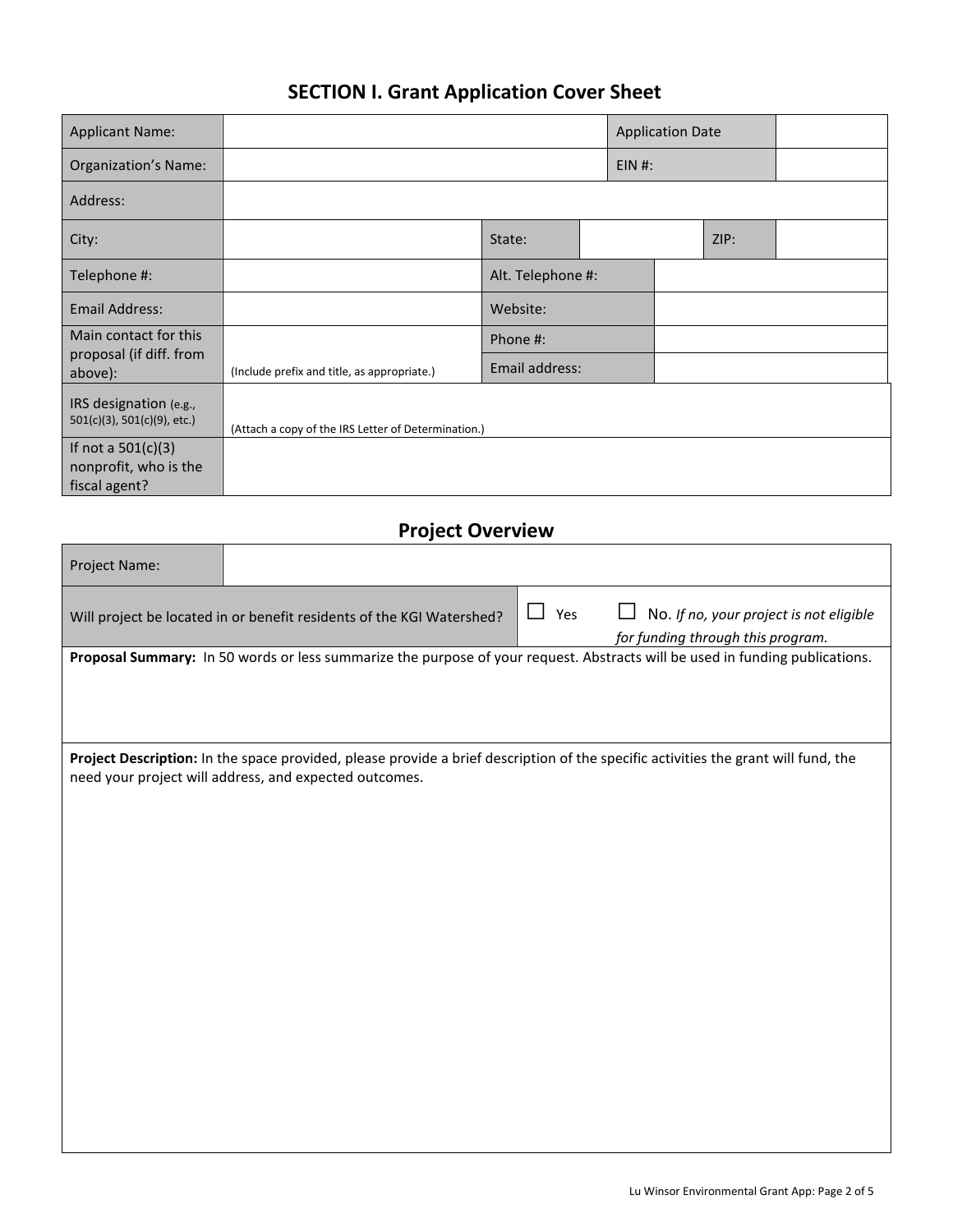## **SECTION II: Project Budget**

| Project Start/Complete Dates: |  |  | through |  |  | Amount requested:<br>$(52,500$ maximum) |  |
|-------------------------------|--|--|---------|--|--|-----------------------------------------|--|
|-------------------------------|--|--|---------|--|--|-----------------------------------------|--|

#### **Budget Detail:** Using the framework below, please provide a breakdown for project related revenues and expenses.

| Revenue/Support                                                                                                                                      | Amount (\$) | Expenses                                    | Amount (\$)         |  |  |
|------------------------------------------------------------------------------------------------------------------------------------------------------|-------------|---------------------------------------------|---------------------|--|--|
| Contributions                                                                                                                                        |             | Equipment (items, per item cost, quantity)  |                     |  |  |
| <b>Special Events</b>                                                                                                                                |             |                                             |                     |  |  |
| Other Revenue/Support                                                                                                                                |             |                                             |                     |  |  |
| Government Grants (list below)                                                                                                                       |             |                                             |                     |  |  |
| Lu Winsor Grant (if funded)                                                                                                                          |             |                                             |                     |  |  |
|                                                                                                                                                      |             |                                             |                     |  |  |
|                                                                                                                                                      |             | Materials (items, per item cost, quantity)  |                     |  |  |
| Private Grants (list below)                                                                                                                          |             |                                             |                     |  |  |
|                                                                                                                                                      |             |                                             |                     |  |  |
|                                                                                                                                                      |             |                                             |                     |  |  |
|                                                                                                                                                      |             | Rentals (items, cost, length of time below) |                     |  |  |
|                                                                                                                                                      |             |                                             |                     |  |  |
| Program/Participation Fees                                                                                                                           |             |                                             |                     |  |  |
|                                                                                                                                                      |             | Transportation                              |                     |  |  |
|                                                                                                                                                      |             | <b>Facility Costs</b>                       |                     |  |  |
| Miscellaneous (list below)                                                                                                                           |             | Labor (list positions below)                |                     |  |  |
|                                                                                                                                                      |             |                                             |                     |  |  |
|                                                                                                                                                      |             |                                             |                     |  |  |
|                                                                                                                                                      |             |                                             |                     |  |  |
|                                                                                                                                                      |             | Miscellaneous (itemize below)               |                     |  |  |
|                                                                                                                                                      |             |                                             |                     |  |  |
|                                                                                                                                                      |             |                                             |                     |  |  |
|                                                                                                                                                      |             |                                             |                     |  |  |
|                                                                                                                                                      |             |                                             |                     |  |  |
| Total project support: $\frac{1}{2}$                                                                                                                 |             | Total project expenses:                     | $\ddot{\bm{\zeta}}$ |  |  |
| Budget Narrative: Please explain the budget detail above, providing clarification on how grant funds will be used to cover<br>project related costs. |             |                                             |                     |  |  |
|                                                                                                                                                      |             |                                             |                     |  |  |
|                                                                                                                                                      |             |                                             |                     |  |  |
|                                                                                                                                                      |             |                                             |                     |  |  |
|                                                                                                                                                      |             |                                             |                     |  |  |
|                                                                                                                                                      |             |                                             |                     |  |  |
|                                                                                                                                                      |             |                                             |                     |  |  |
| \$<br>Organizational annual budget:                                                                                                                  |             | Project's percent of annual budget<br>$\%$  |                     |  |  |
|                                                                                                                                                      |             |                                             |                     |  |  |
| In the case that your project is not fully funded, would you accept a lower amount?                                                                  |             | $\blacksquare$<br>Yes                       | No                  |  |  |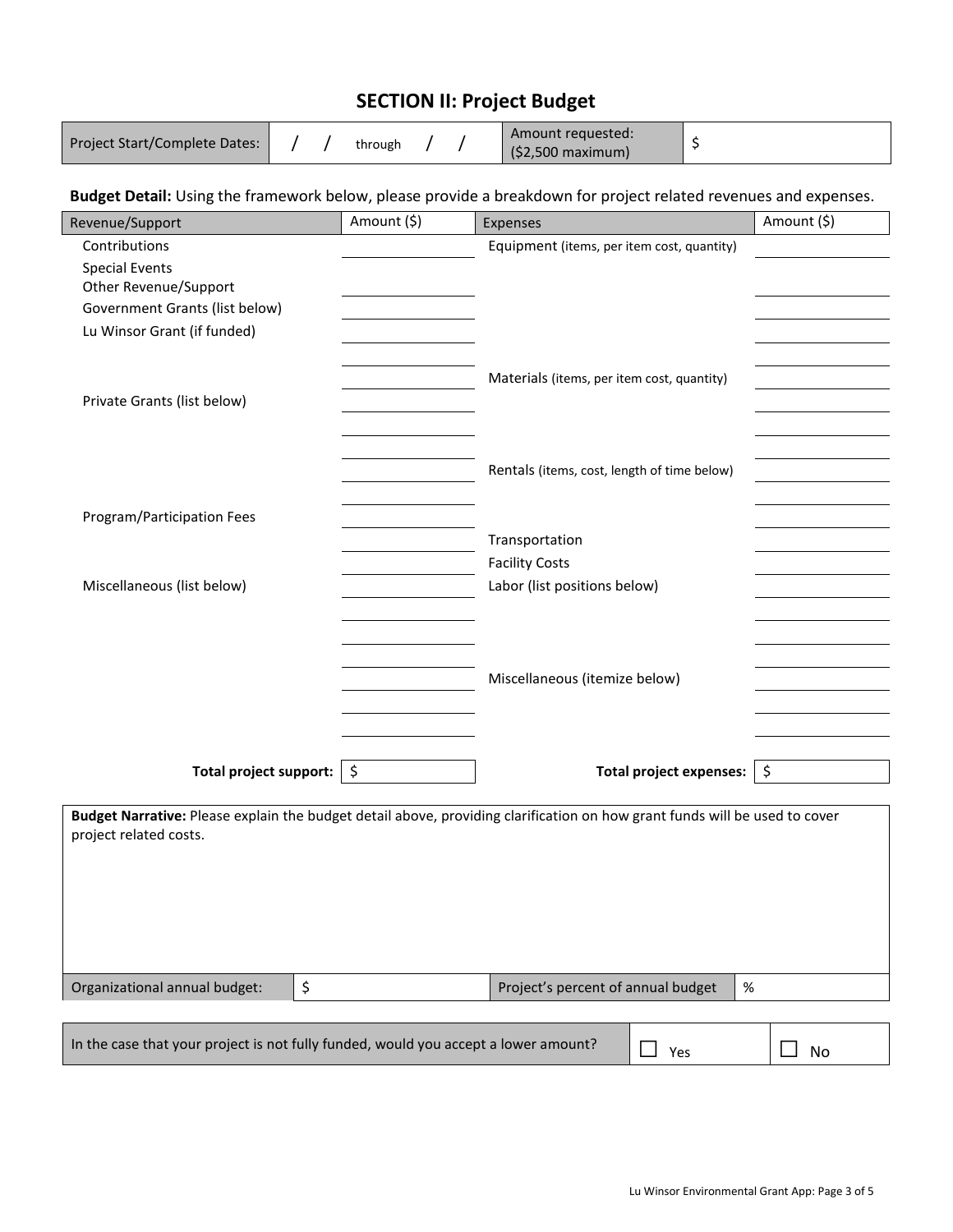#### **SECTION III: Evaluation Criteria**:

The following questions directly reflect the criteria that will be used to evaluate proposed projects. Please answer the questions below with enough detail for reviewers to accurately score your proposal. Successful grant applications will be consistent with the Key Peninsula-Gig Harbor-Islands Watershed Action Plan and/or KGI Watershed Council Action Agenda. These documents can be found online at: [www.piercecountywa.org/kgi. H](http://www.piercecountywa.org/kgi)ard copies may also be requested.

| 1. How well does the project protect or restore water quality, habitat, or other natural resources? (500 characters)      |
|---------------------------------------------------------------------------------------------------------------------------|
|                                                                                                                           |
|                                                                                                                           |
|                                                                                                                           |
|                                                                                                                           |
| 2. Will the project result in new or additional information about the watershed? If yes, please explain. (500 characters) |
|                                                                                                                           |
|                                                                                                                           |
| 3. How does the project promote environmental education, awareness and/or stewardship? (500 characters)                   |
|                                                                                                                           |
|                                                                                                                           |
|                                                                                                                           |
|                                                                                                                           |
| 4. How does the project encourage the conservation of energy, water or other natural resources? (500 characters)          |
|                                                                                                                           |
|                                                                                                                           |
|                                                                                                                           |
| 5. How does the project engage the community in activities to protect natural resources and/or connect                    |
| conservation experiences to environmental health and quality of life? (500 characters)                                    |
|                                                                                                                           |
|                                                                                                                           |
|                                                                                                                           |
| 6. What are the anticipated short- and long-term measurable outcomes that will be achieved by this project?               |
| (500 characters)                                                                                                          |
|                                                                                                                           |
|                                                                                                                           |
|                                                                                                                           |